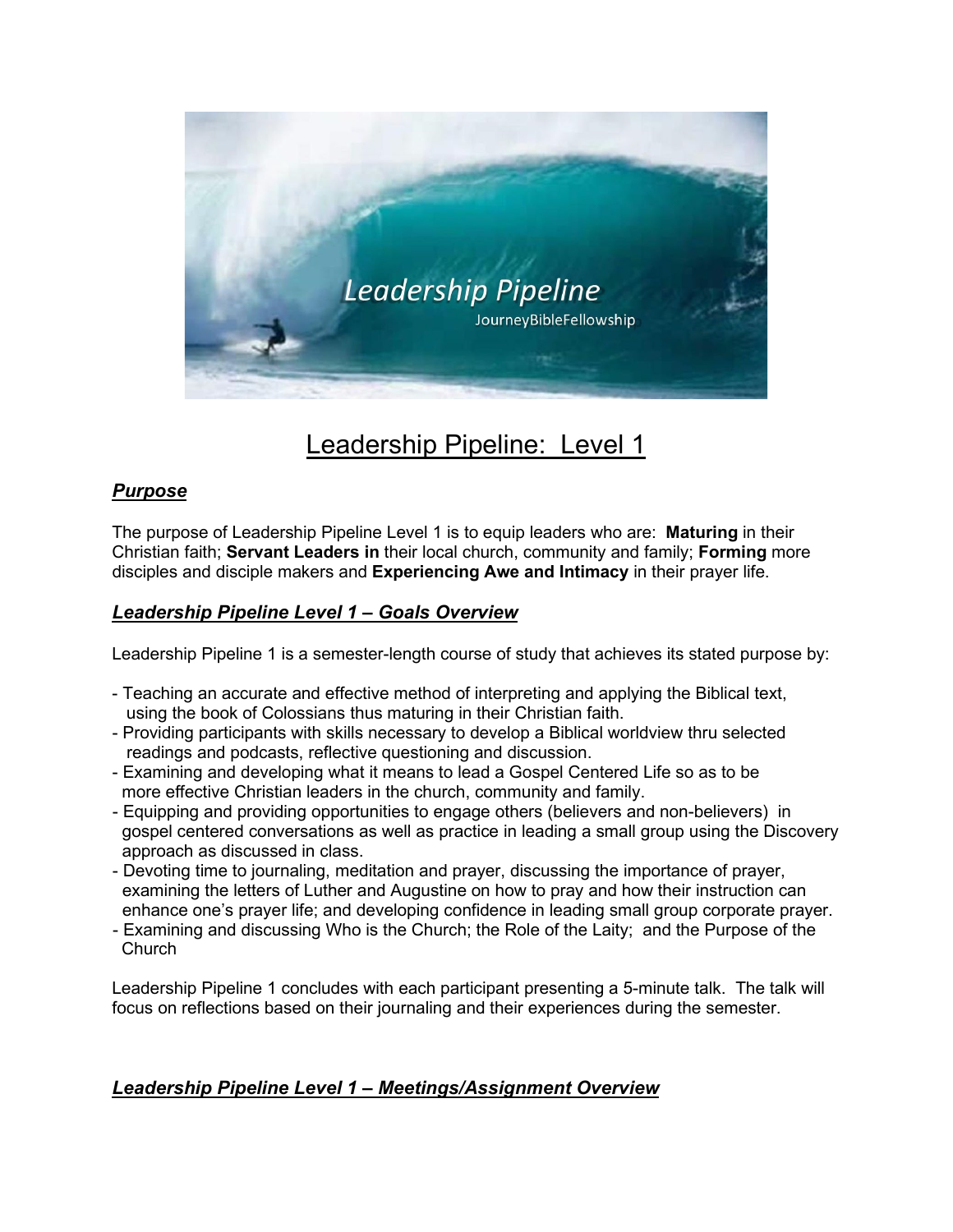Participants will receive a weekly assignment. Assignments will vary from week to week with the main emphasis on studying the Book of Colossians using the expository method. Additional assignments will focus on readings and/or podcasts on Biblical World View topics and reading assignments from a variety of selected books. Each assignment will be completed and submitted electronically prior to each meeting. Each assignment will be reviewed by a Pipeline Mentor and comments will be given to the participant. Expect to spend approximately 5 hours per week in preparation. All reading materials will be provided to the participants. Note: Typically there will be a weekly assignment from the book of Colossians accompanied by one other assignment that will vary from week to week.

**Weekly meetings will be held on Saturday mornings from 8:00 to 10:00am.** During this time, participants will engage in a discussion of the previous week's assignment. Time will also be dedicated to journaling/meditation and small group prayer. In addition there will be a session devoted to a Neighborhood Prayer Walk.

# **The first meeting is scheduled for (August 28th) and continue thru Dec 11th. (14 sessions)**

## *Leadership Pipeline Level 1 - Content Overview*

#### **Experiencing Awe and Intimacy in our prayer life.**

Participants will study selected readings from Tim Keller's book on Prayer that covers a variety of topics dealing with prayer. There will be follow up discussions on Saturday morning over the previous weeks reading assignment. Reading assignments will provide participants with and in depth examination of the Lord's Prayer and why it is the model that Jesus used as to how one should pray. Participants will also be exposed to the ACTS method of praying, as well as Augustine's and Martin Luther's models for meditation and prayer. Time will be provided each Saturday morning for Journaling/Meditating and small group corporate prayer.

**Introduction to the Expository method of Bible Study.** This portion of the course will focus on the use of the Expository method of interpreting Biblical text. For the purposes of Leadership Pipeline 1, the selected text will be the book of Colossians. Each weekly assignment will require participants to read and study and pray over 3 to12 selected verses from Colossians. Each set of selected verses will be accompanied with a series of questions requiring a written response. Written responses will be electronically submitted each week to a selected mentor. The selected verses will then be discussed during the Saturday morning meetings. Over the course of the semester the entire book of Colossians will be studied. The goal for participants is to become adept at the use of the Expository method of interpretation so that it becomes a natural, essential and lifetime tool for uncovering the beautiful truths of God's Word.

#### **Building a Biblical World View**

In addition to interpreting and applying the biblical text, there will be assignments on building a Biblical World View and addressing world view questions from a Biblical World View perspective.

*Building a Biblical World View* - Through a series of articles, video clips and discussions, participants will:

- Learn the 4 questions that shape one's world view and how they are answered from a Biblical world view perspective vs.a world view perspective.
- Learn why Christian answers are most satisfying in answering the 4 questions